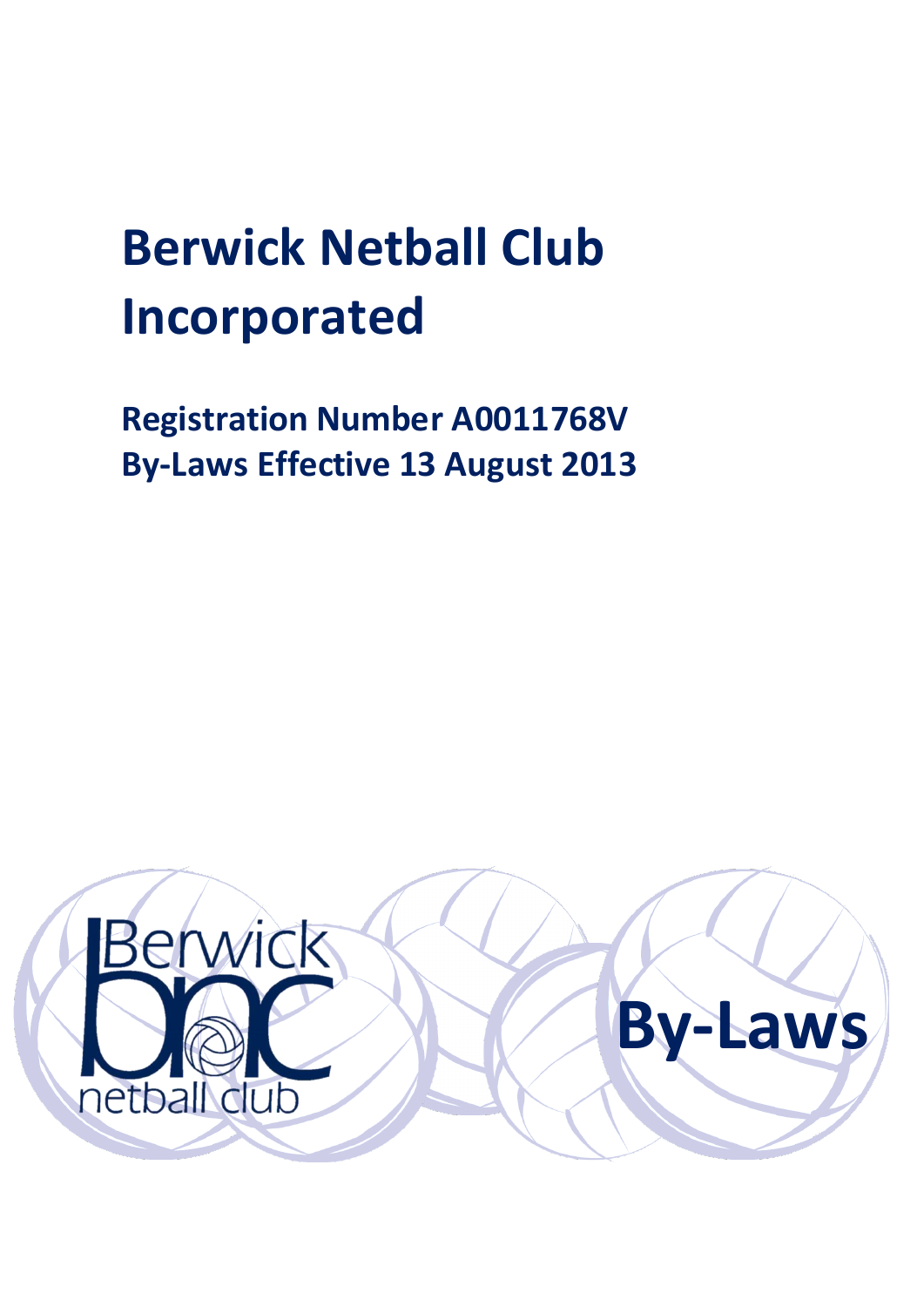# **Contents**

| $\mathbf{1}$ . | $\overline{2}$          |
|----------------|-------------------------|
| 2.             | $\overline{2}$          |
| З.             | $\overline{2}$          |
| 4.             | $\overline{2}$          |
| 5.             | 3                       |
| 6.             | $\overline{\mathbf{3}}$ |
| 7.             | 4                       |
| 8.             | 4                       |
| 9.             | 5                       |
| 10.            | 6                       |
| 11.            | 6                       |
| 12.            | 7                       |
| 13.            | 8                       |
| 14.            | 9                       |
| 15.            | 10                      |
| 16.            | 10                      |
| 17.            | 10                      |
| 18.            | 10                      |
| 19.            | 12                      |
| 20.            | 13                      |
| 21.            | 13                      |

"**Constitution**" means the constitution of Berwick Netball Club. It may otherwise be referred to as the Rules of Incorporation.

"**Bylaws**" are additional rules which apply to members which generally deal with internal and administrative matters. The Bylaws are made under the Constitution. Accordingly, the Bylaws are subordinate to the Constitution and must not be inconsistent with the Constitution.

**"Committee"** means the committee of management elected by the members at the Clubs annual general meeting, as per the Constitution. The Committee is made up of the Executive Committee and general committee members. The committee is responsible for the management of the Club.

**"Executive Committee"** is the President, Vice-President(s), Secretary and Treasurer of the Club, as appointed by the members at the Clubs annual general meeting, per the Constitution.

**"The Club"** means Berwick Netball Club Incorporated.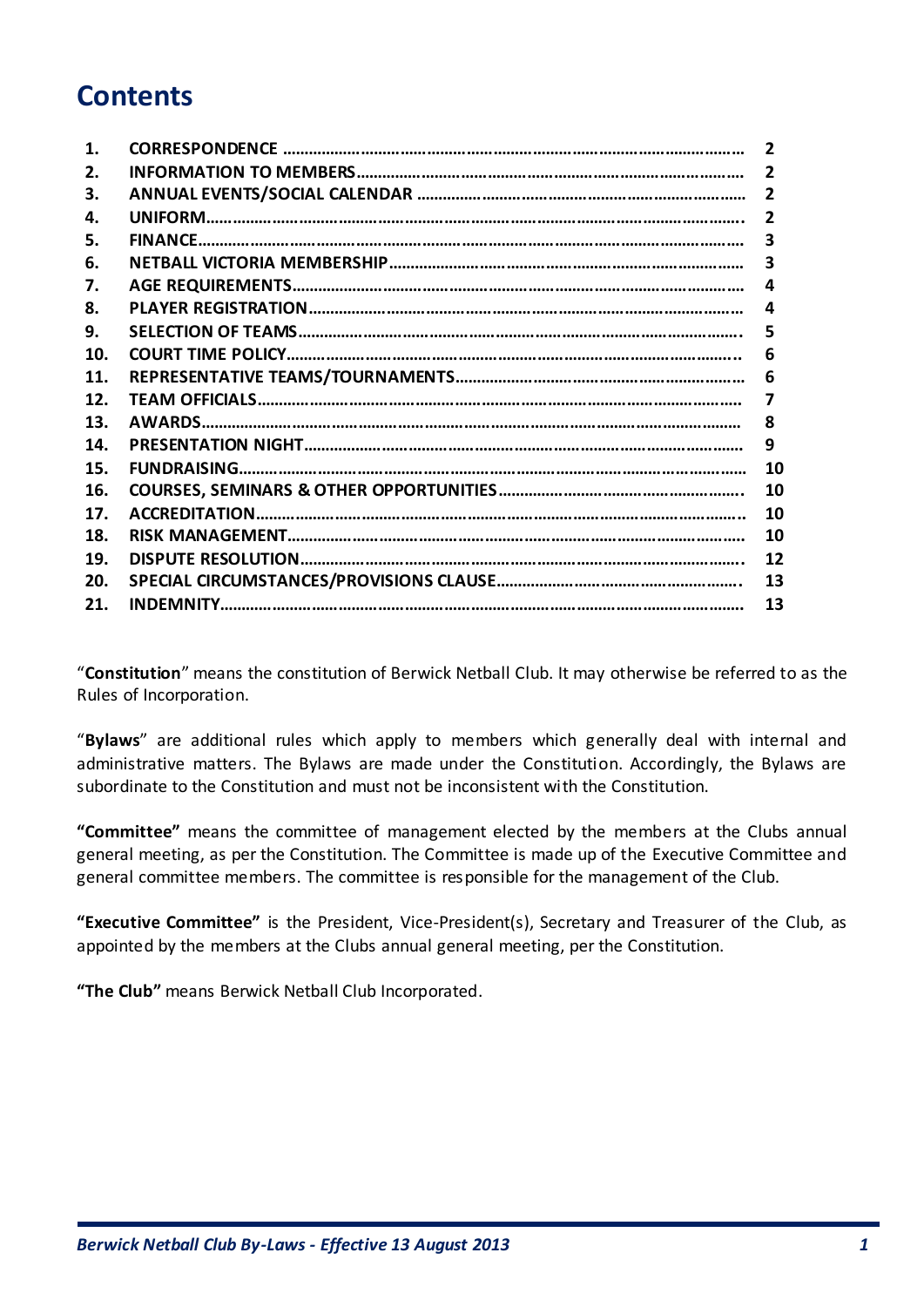# **1. CORRESPONDENCE**

- a) All official correspondence from the Club must be in writing or email from the Club Secretary or authorised person, as authorised by the Committee.
- b) All correspondence to the Club should be addressed to the Club Secretary or appropriate authorised person.

# **2. INFORMATION TO MEMBERS**

- a) The Club shall provide the following information in writing, by email or via the club website to all members prior to the start of the season (pending availability):
	- (i). Fixtures
	- (ii). Team training details date/time/venue
	- (iii). Contact details for Team Officials
	- (iv). Contact details for Club Official/s
- b) The Club shall update the club website with items of news at least monthly from February to September with appropriate items of information.
- c) It is the Clubs policy to use e-mail as the first means of written communication.

# **3. ANNUAL EVENTS/SOCIAL CALENDAR**

- a) The Club shall organise the following Social activities annually:
	- (i). Family Day prior to the beginning of the season. This day shall include the presentation of Coaches and their teams, presentation of all officials and the naming of captains (where available).
	- (ii). Presentation Night at the conclusion of the winter season.
	- (iii). One other social activity to be determined annually by the Committee.
	- (iv). Calendar of social activities to be made available on the club website no later than one month prior to the first event on the calendar.

#### **4. UNIFORM**

- a) The club uniform is an A-line dress with the unique Berwick design, navy blue bike shorts, white socks and appropriate footwear.
- b) No underwear may be visible whilst wearing the Club uniform, including bra straps.
- c) The dresses and shorts must be purchased through the club to maintain consistency of colour.
- d) Players will not be permitted to take to the court unless they are in full uniform.
- e) Appropriate clothing or uniform designated by the coach or committee must be worn to training in order to participate, including appropriate footwear.
- f) The use of the club logo and A-line dress design must be agreed upon by the Committee.
- g) The club dress design may not be sold or permission given to be used for any purpose other than the sole purposes of Berwick Netball Club.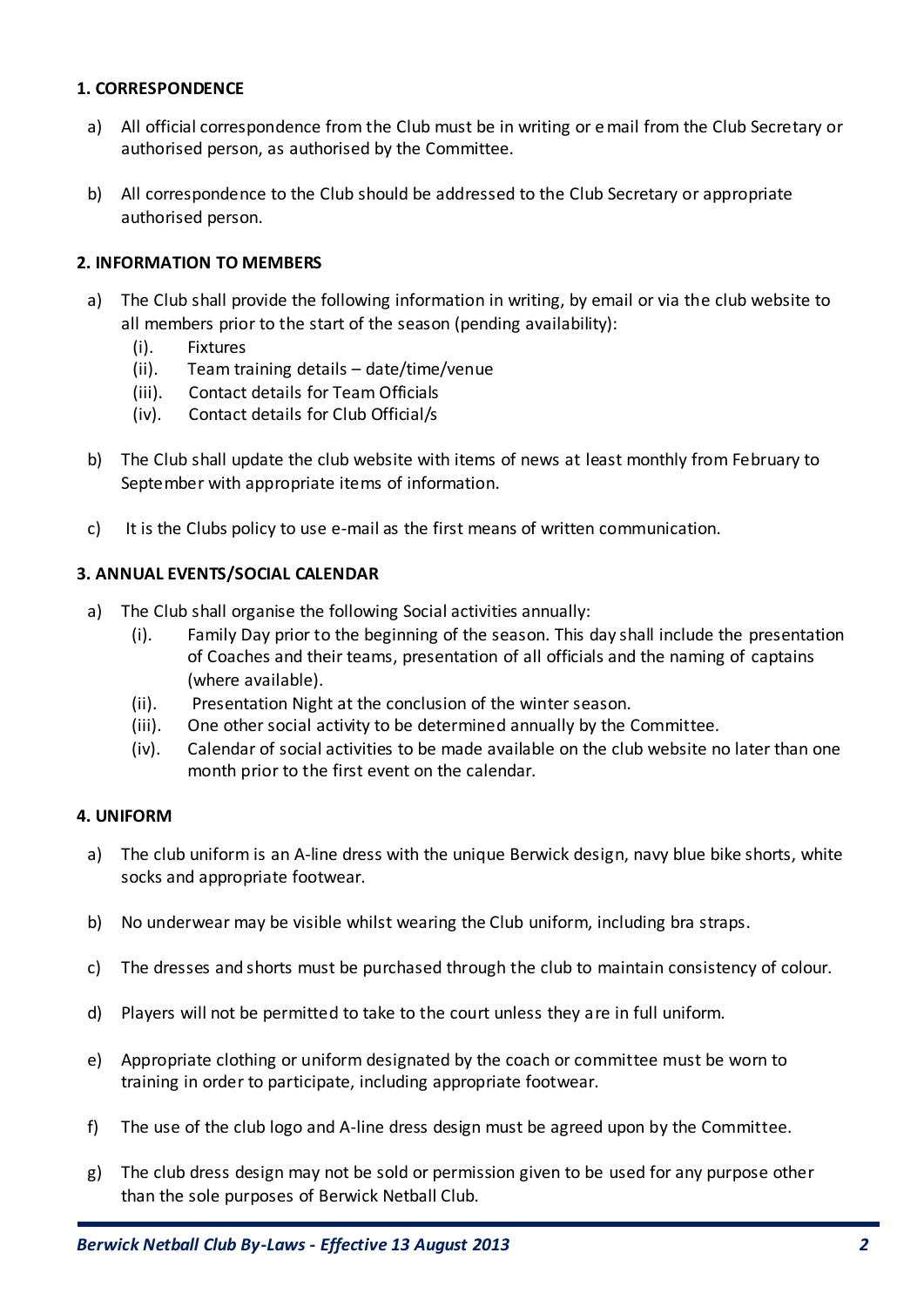#### **5. FINANCE**

#### **5.1 Fees**

- a) The Committee shall set fees annually.
- b) The fees shall be calculated to cover the costs of:
	- (i). Team Entry
	- (ii). Venue hire for training
	- (iii). Equipment
	- (iv). Coaching costs
	- (v). Umpiring costs
	- (vi). Trophies & Awards
	- (vii). Administration costs
	- (viii). Facilities maintenance
- c) Fees must be paid no later than the third match of the season.
- d) If fees are not paid in full and payment arrangements have not been made in writing with the Treasurer by the third match of the season, players will not be permitted to take the court until fees are paid.
- e) The Treasurer will keep all discussions and arrangements about fees confidential to persons outside the Executive Committee.

#### **5.2 Reimbursement/Payments**

- a) Club Committee members shall be entitled to claim expenses incurred whilst acting in an official capacity.
- b) Approval from the Club Treasurer must be received prior to costs being incurred on behalf of the Club.
- c) Receipts must be supplied to the Treasurer for reimbursement and will be subject to the Committees discretion.
- d) Umpires will be paid the amount recommended by Netball Victoria (at minimum) per match and will be paid as soon as possible after the conclusion of the match. Any amount paid above the amount recommended by Netball Victoria will be at the Committee's discretion.

#### **6. NETBALL VICTORIA MEMBERSHIP**

- a) Netball Victoria membership fee is set annually by the Victorian Netball Association Inc.
- b) All players, coaches and umpires as members of the Club must be current Netball Victoria members.
- c) Netball Victoria membership fee must be paid before the first training session in order to participate.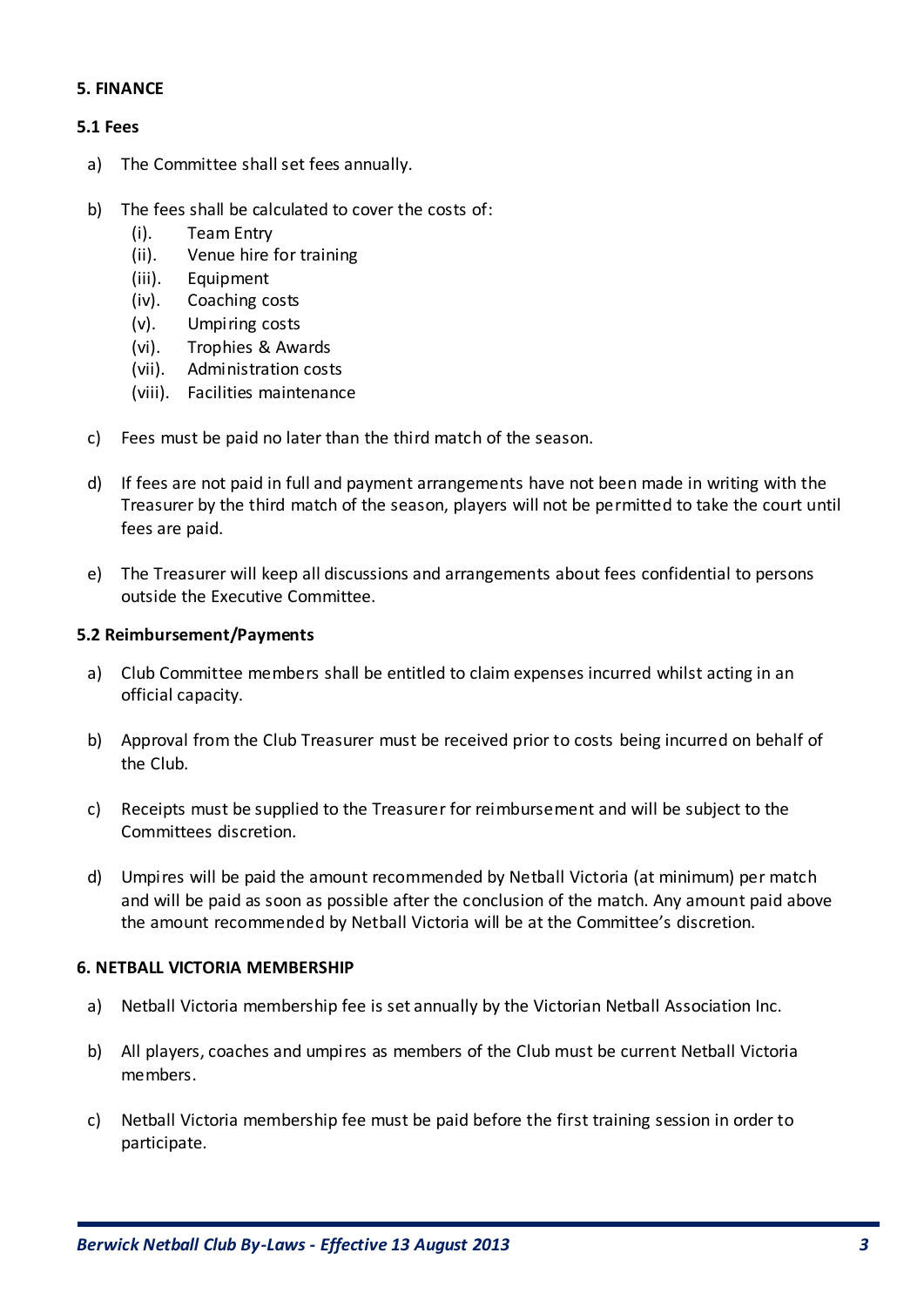# **7. AGE REQUIREMENTS**

- a) Participant age is determined as at 31 December of that year.
- b) Minimum age requirements are:
	- (i). Open Sections 15 years
	- (ii). 17 & Under 15 years
	- (iii).  $15 \&$  Under  $-12$  years
	- (iv).  $13 \&$  Under 10 years
	- (v). Players aged 8-11 years will participate in either Netta or an 11 & Under competition.
- c) In competitions where participants are 11 & Under, boys participate unrestricted.
- d) Where participants are aged 12 and above, boys may participate where allowed as per the rules of the competition in which the team is entered.
- e) A modified mixed division may be offered in appropriate age groups in addition to girls only divisions.
- f) Teams may have up to 3 boys playing at any one time. If two (2) or more boys are on court at one time they must play in separate thirds of the court, (ie one as GS or GA, one as C, WA or WD and one as GD or GK).

#### **8. PLAYER REGISTRATION**

- a) The Committee shall nominate a Player Registration Day each season that shall be at least one month prior to the start of the competition for which teams are to be selected.
- b) Players wishing to be considered for selection into a team must complete & submit the official Registration Forms before the designated due date.
- c) All players who submit a Registration Form shall receive a Player Information Kit.
- d) The Player Information Kit shall include:
	- (i). Due date and amount of all fees and levies that are to be paid for the season, including Registration Fees, Court Fees, Netball Victoria Fees and any other fees that may be deemed necessary for that season;
	- (ii). Details of uniform requirements and costs;
	- (iii). Information regarding any meetings or other requirements of the Club; and
	- (iv). The most current version of the Club By-laws and Codes of Behaviour.
- e) Players failing to submit the necessary registration forms before the designated due date will not be selected into a team.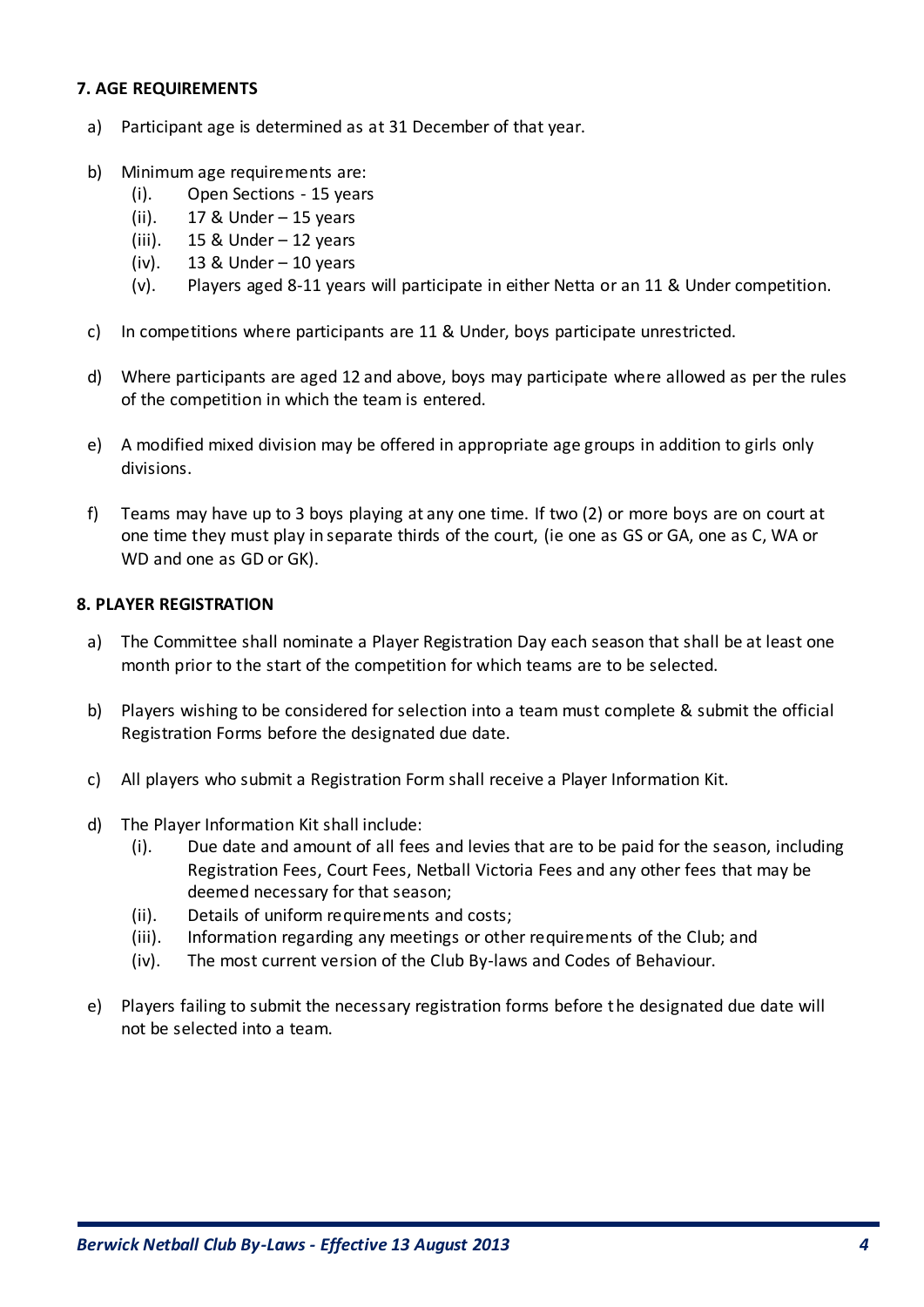# **9. SELECTION OF TEAMS**

# **9.1 Team Selections**

- a) A Team Selection Sub-Committee shall be appointed by the Committee, whose duties shall be to review the player registrations and form teams based on age group, ability and any other criteria, which the Team Selection Sub-Committee deems appropriate.
- b) The Team Selection Sub-Committee shall consist of:
	- (i). No less than three (3) and no more than (5) members.
	- (ii). At least one member of the Executive Committee and at least one representative of the Coaching Panel.
- c) The selection of all teams, except for the 11 & Under age group, shall consist of selection trials and paper selection.
- d) Under 11 teams will be formed based on past experience and age.
- e) The highest quality players, as deemed by the Selection Sub-Committee, will be selected for the CCNFL (Casey Cardinia Netball Football League) competition, with other players being graded into teams to play in another available competition.
- f) To be eligible for selection players must:
	- (i). Not owe the Club any money;
	- (ii). Be eligible for that age group; and
	- (iii). Attend both selection trials unless ill, injured or have any other genuine reason; and have notified the selection panel before or on the day of trials.

#### **9.2 Selection Trials**

- a) Selection Trials will be conducted under the following conditions:
	- (i). All players who have submitted a Player Registration Form shall be informed of the date, time and place where Selection Trials are to be held.
	- (ii). A minimum of two (2) selection trials will be held.
- b) Team selection panels
	- (i). A minimum of three Selectors must be appointed for each team and shall be made up of the Team Coach and two other selectors.
	- (ii). If coaches have not been appointed or are unavailable, prospective coaches or people appointed by the Selections Sub-Committee will take their place.
	- (iii). Selectors may be appointed to more than one panel.
	- (iv). Selectors will grade individually and then meet after the first selection trial to discuss teams. The second selection trial will be used to refine teams.
	- (v). The follow qualities will be considered when selecting teams:
		- i. Past performance;
		- ii. Performance in selection trials (including, but not limited to enthusiasm, attitude, behaviour, determination, enjoyment of netball);
		- iii. Ability to follow and execute specific activities and strategies;
		- iv. Age appropriate ability to perform techniques and skill in the following;
			- 1. Footwork-landing, pivot, step, balancing
			- 2. Ball Skills- throwing, handling, offloading
			- 3. Awareness- positional, spatial, team and opponents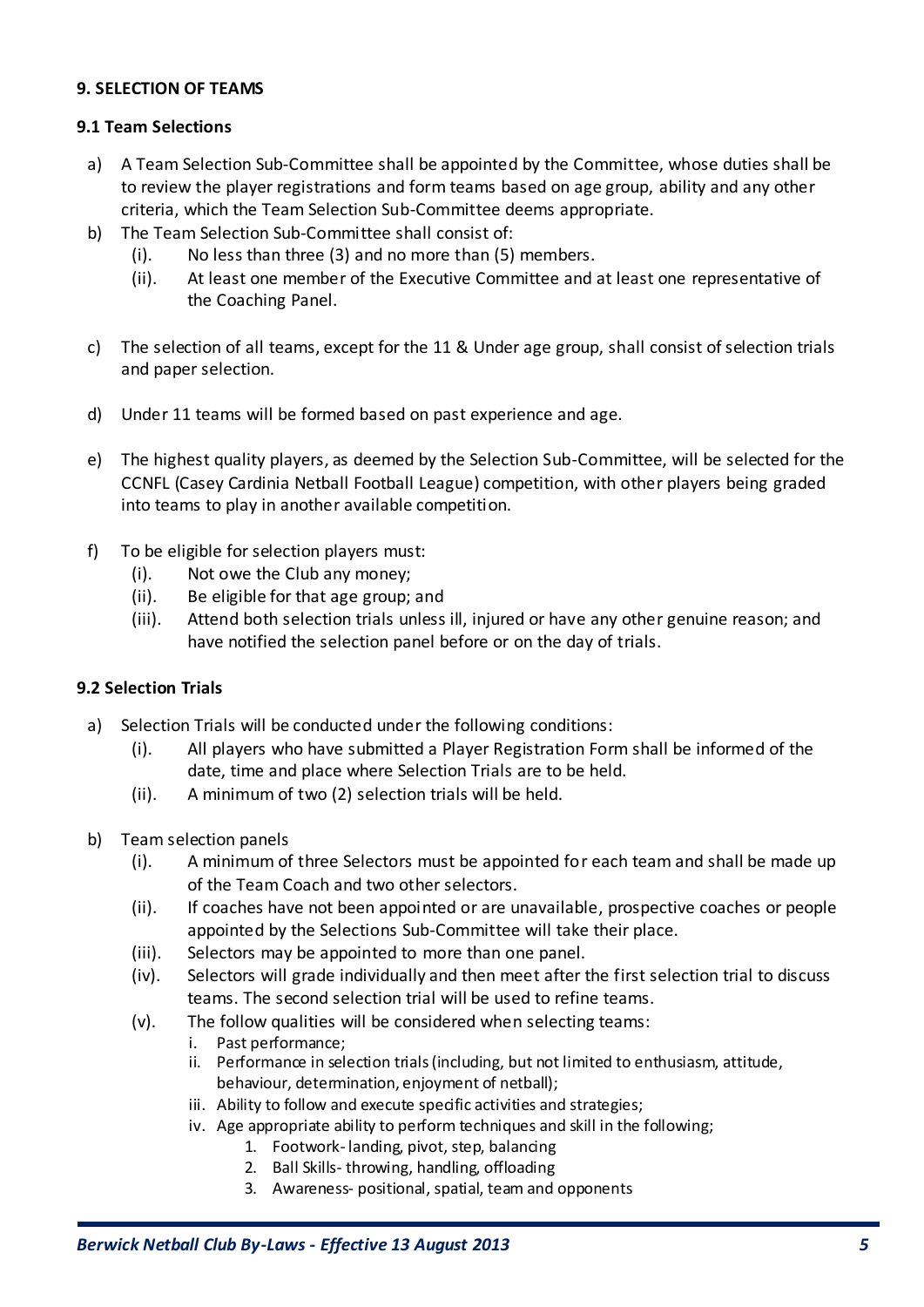- 4. Attacking play- timing
- 5. Defending play- intercepting, rebounding, shadowing
- 6. Ability at multiple playing positions within the team and knowledge of position roles;
- 7. Fitness in agility, strength, speed accuracy, endurance, body control and flexibility;
- 8. Present and potential ability; and
- 9. Commitment to improve and accept challenges.
- c) Players shall be notified, in writing, of the team in which they have been selected as soon as possible, but before the first training session of the team.
- d) The selection committee's decision is final.
- e) Players who register once places are full will be placed on a waiting list and when/if a place becomes vacant they will be contacted. If no places are available players will be notified of the registration day for the next season.
- f) Training only positions may be available at the coaches discretion.

# **10. COURT TIME POLICY**

- a) Every endeavour will be made by the coach to give all players approximately equal court time during the season.
- b) During finals, allocation of court time is completely at the coach's discretion. Any issues should be taken up with the members of the Executive Committee.
- c) Absence from training without a valid reason, as judged by the coach, will result in reduced court time. If absence is valid, the coach must be notified in order to prevent reduced court time.
- d) If injured, attendance is still required at training to ensure all players are up to date with the team's concepts.

#### **11. REPRESENTATIVE TEAMS/TOURNAMENTS**

- a) Players shall be encouraged to try out for Association Representative teams and any other representative teams.
- b) Individual teams may apply to the Committee of Management to enter tournaments.
- c) All costs of entering tournaments are to be met by the Team.
- d) Club, Association and other representative team commitments take precedence over team tournament commitments.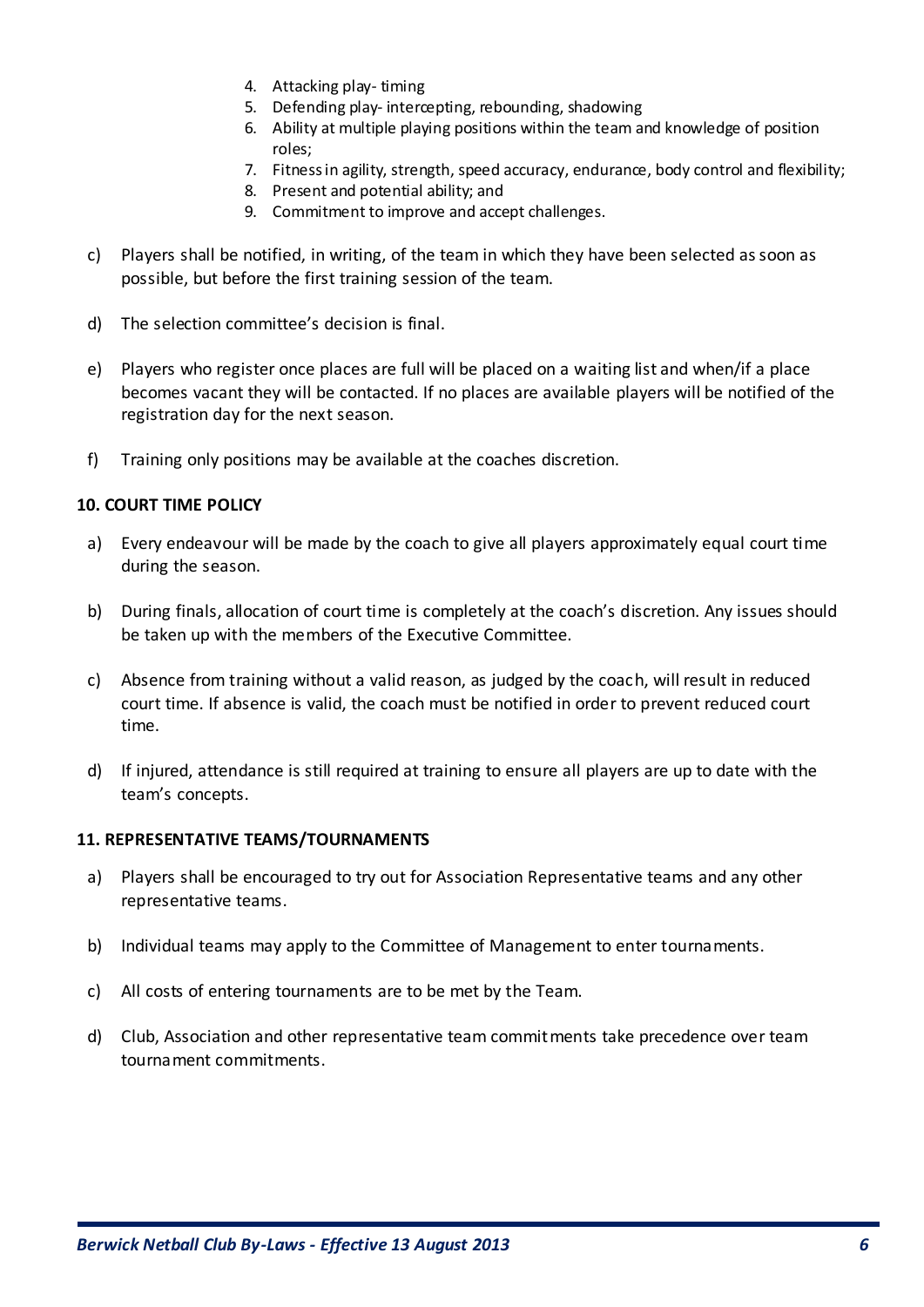# **12. TEAM OFFICIALS**

a) The Team Officials are Coach, Manager, Scorer/Timekeeper, Umpire and Captain & Vice-Captain.

# b) Coaches

- (i). A coach shall be appointed for each selected team.
- (ii). A call for applications from all club members to Coach shall be made no later than one month prior to the start of the season.
- (iii). Applications must be in writing stating the applicants qualifications and experience.
- (iv). The Committee will appoint a coach selection panel in order to appoint coaches for each selected team.
- (v). The coach selection panel will endeavour to appoint the highest quality coaches in order to develop players to their fullest.
- (vi). Should they apply to coach an MPNFL team, the highest quality coaches will be appointed to these teams.
- c) Team Managers
	- (i). A manager shall be appointed for each selected team.
	- (ii). A call for applications for the position of Manager shall be made prior to the start of the season.
	- (iii). If there are no volunteers for a selected team to take up these positions on a permanent basis, a rostering system will be set up by the Coach, where by each player must supply a Team Manager for their rostered game(s).
- d) Scorer/Timekeeper
	- (i). A Scorer/Timekeeper shall be appointed for each selected team.
	- (ii). A call for applications for Scorer/Timekeeper shall be made prior to the start of the season.
	- (iii). If there are no volunteers for a selected team to take up these positions on a permanent basis, a rostering system will be set up by the Team Manager, where by each player must supply a scorer or timekeeper for their rostered game(s).
- e) Umpires
	- (i). All match umpires must have a minimum Accreditation of current Section 1 Theory mark and attend or have attended an accredited Umpires Course or be under supervision of an accredited umpire.
- f) Captain & Vice-Captain
	- (i). A Captain shall be named for each team.
	- (ii). The naming of a Vice-Captain is at the coaches discretion.
	- (iii). Appointment of Captain & Vice-Captain is at the coaches discretion and can be either the decision of the Coach and Team Manager or by a Team vote, where by all team members, including the Coach and Team Manager shall vote for Captain & Vice-Captain.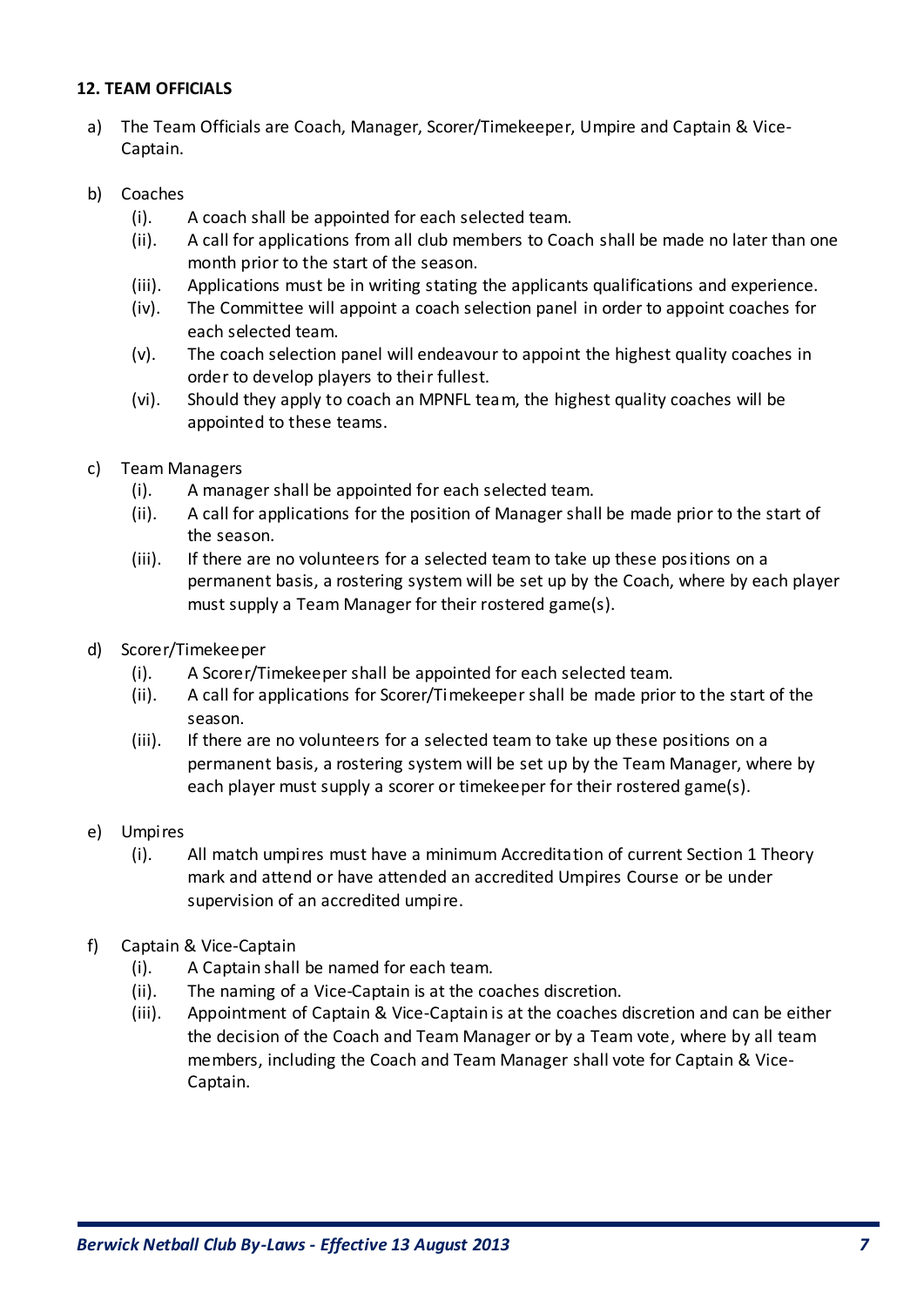# **13. AWARDS**

- a) The following awards will be presented for each winter season:
	- (i). Participation Award for each junior player
	- (ii). Best & Fairest for each team other than Under 11
	- (iii). Runner up Best & Fairest for each team other than Under 11
	- (iv). Coaches Award for each team other than Under 11
	- (v). Encouragement Award for each junior age group
	- (vi). Encouragement Award for seniors
	- (vii). Most Valuable Player for seniors
	- (viii). Best Junior Club Person
	- (ix). Best Senior Club Person
	- (x). Best Club Person
- b) Voting for Best & fairest shall be as follows:
	- (i). The Umpire, opposing team coach and team coach shall award votes for the best three players in each game. Voting shall be 3 votes for the best player, 2 votes for the second-best player and 1 vote for the third best player.
	- (ii). Votes shall be placed in the envelope provided and delivered to the Match Day Coordinator within twenty-four hours of the match being played.
- c) Coaches award will be decided on by the coach and/or team manager.
- d) Encouragement Awards will be determined as follows:
	- (i). Coaches, team managers and committee members will nominate players that are deserving of the award (considering playing ability, attitude & service)
	- (ii). A vote will be held to determine the recipient
	- (iii). More than one player may receive each award
- e) Most Valuable Player will be determined as follows:
	- (i). MVP will be awarded to a player within the senior squad who has demonstrated an exemplary contribution to the senior squad. Contribution should include outstanding playing performance in addition to any of the following;
		- i. Formal or informal examples of leadership within the team, squad and club and/or League representation
		- ii. A club role model demonstrating a high level of sportsmanship who encourages, motivates and empowers those within the BNC community
		- iii. Commitment to, respect and support of the club, team, coaches and officials, on and off the court.
	- (ii). The Head/A Grade Coach will liaise with other Senior Coaches regarding nominations for the award, taking into consideration their contribution. However, in the event of a coach having a conflict of interest, any of the senior coaches may choose to remove themselves from part of or all of the nomination process.
	- (iii). The Head/A Grade Coach will formulate a final list of nominations for consideration, outlining the reasons and criteria for nomination and will bring this to the President and Vice President MPNFL to ratify a final decision.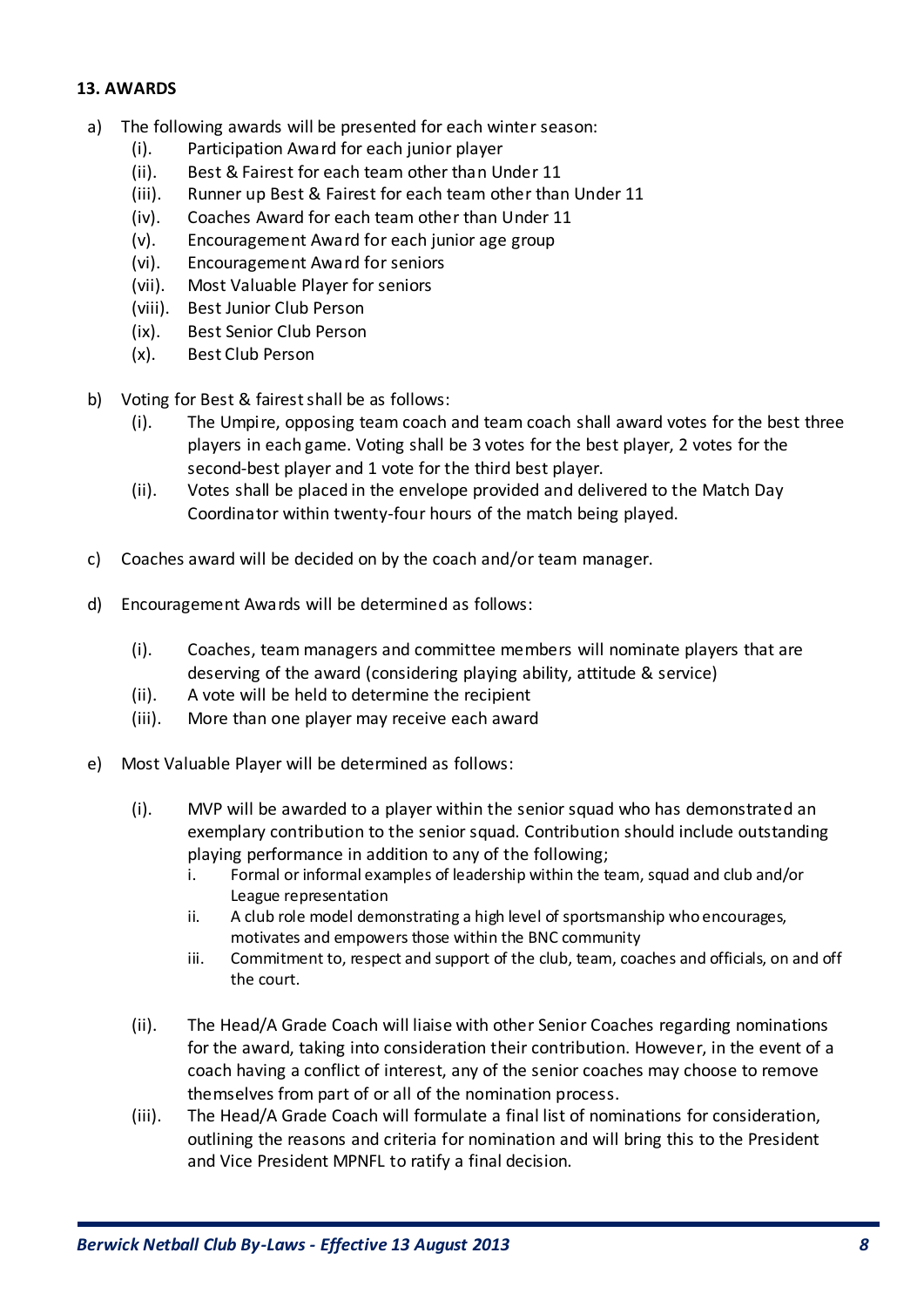- f) Committee members, coaches and team members shall nominate members to be considered for Best Club Person awards.
	- (i). A vote will be held to determine the recipient of each award.
	- (ii). Best Junior Club Person shall be awarded to a person who has demonstrated exemplary service with across junior sides.
	- (iii). Best Senior Club Person shall be awarded to a person who has demonstrated exemplary service with across senior sides.
	- (iv). The following qualities should be considered when selecting the Best Club Person:
		- i. Regular attendance at training and other club functions
		- ii. Demeanour
		- iii. Willingness to provide assistance at training and other functions
		- iv. Volunteer work
		- v. Assistance with younger players
		- vi. Availability for other duties eg. umpiring, coaching
		- vii. Attendance at Courses, Meetings etc
- g) Years of club participation will be awarded at 10 years and then after every 5 year period.
- h) Players will receive recognition for number of Senior CCNFL games played
	- (i). Each game will be counted towards the total number of games played (ie: for those playing more than 1 game per day)
	- (ii). First recognition will be 100, then every 50 games following that.
	- (iii). Initial recognition will commence at Senior Presentation 2013 for those who have achieved milestones during the 2013 season, from 2014 recognition will occur on game day and at Senior Presentation.
- i) Life membership can be awarded, at the discretion of the committee, to a club member for active membership of the club for at least 15 years and having engaged in any 3 or more of the following;
	- (i). 5 years playing
	- (ii). 5 years coaching
	- (iii). 5 years umpiring
	- (iv). 3 years Executive Committee
	- (v). 3 years Uniform Coordinator
	- (vi). 3 years Umpire Coordinator

#### **14. PRESENTATION NIGHT**

- a) At the conclusion of the Winter Season, a presentation of awards shall be held.
- b) The date and format shall be determined annually by the Committee.
- c) The date, time, venue and format shall be provided, in writing, to all members at least one (1) month prior to the event.
- d) Presentation of all awards shall be made on the Presentation Night.
- e) Recognition of achievements shall be made on Presentation Night.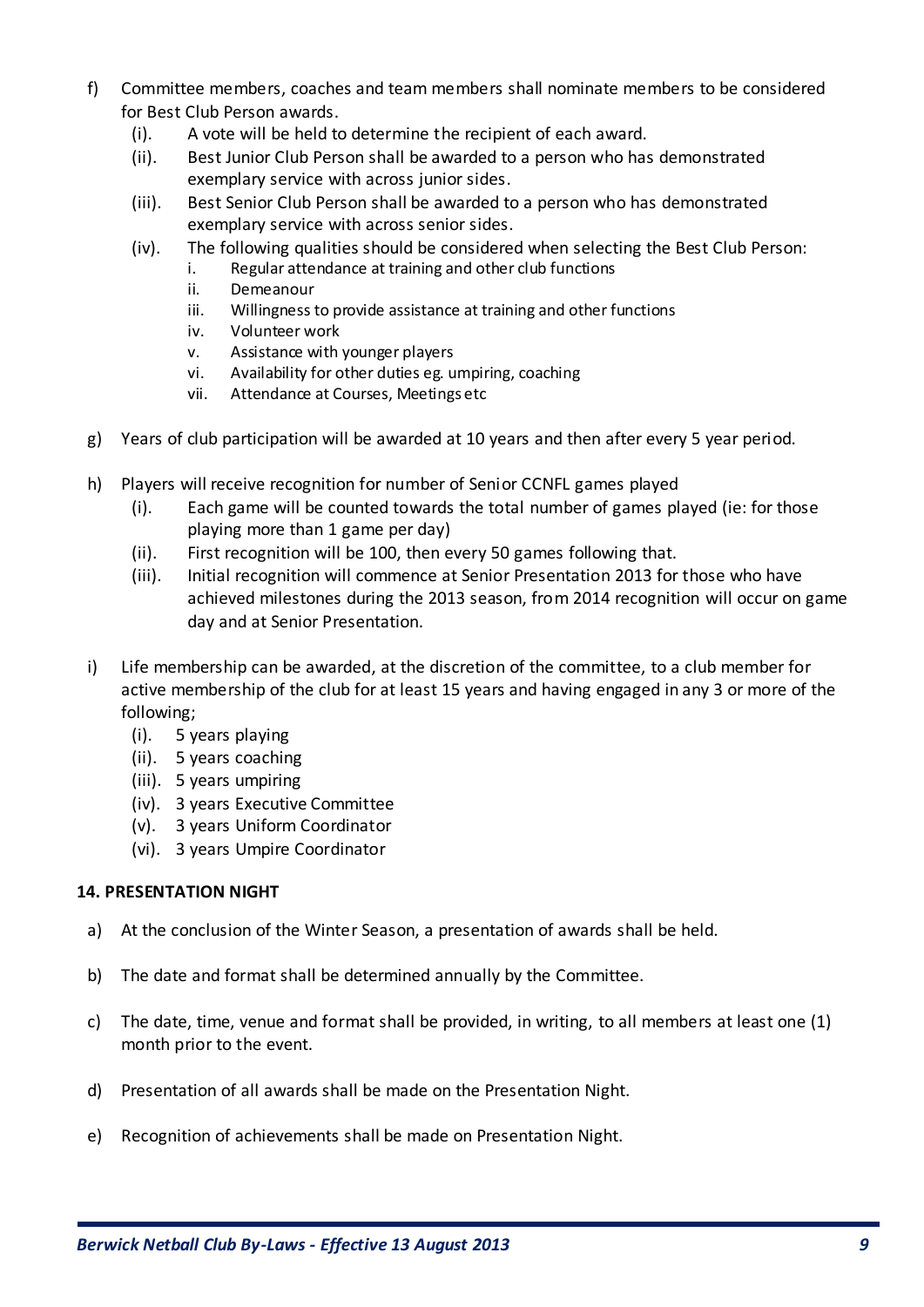#### **15. FUNDRAISING**

- a) The Club may conduct fundraising activities during each year.
- b) The Committee shall determine the fundraising activities.
- c) Individual Teams must seek approval from the Committee for any individual fundraising activities.
- d) Penalty for not participating in fundraising will be determined by the Committee.

#### **16. COURSES, SEMINARS & OTHER OPPORTUNITIES**

- a) The Club shall provide notification of opportunities for all members to improve their skills by attending courses, seminars and other personal development activities.
- b) The Club shall encourage and support members who wish to attend appropriate courses, seminars and other personal development activities.

#### **17. ACCREDITATION**

- a) The Club shall ensure that all officials have current appropriate minimum qualifications.
- b) Where minimum qualifications/accreditation standards are not met, the Club shall encourage and support the member/s to achieve the minimum standards.

#### **18. RISK MANAGEMENT**

#### **18.1 Injury Reporting**

- a) All Clubs are responsible for recording all injuries at the discretion of the injured player or players' guardian (if the player is under 18) on the Injury Reporting Sheets provided.
- b) All players in the Club are responsible for recording all injuries at the discretion of the injury player or players' guardian (player under 18) on the Injury Reporting Sheets provided.
- c) Team Managers will distribute and collect injury report forms and will forward them to the club secretary.
- d) If a player sustains an injury deemed to be serious, a medical certificate from a registered medical practitioner, specialist or physiotherapist is required before that player can resume training or playing.

#### **18.2 Pre Match Checklist**

- a) A pre-match checklist will be completed prior to all Berwick Netball Club matches, programs and training.
- b) Any hazards identified will be:
	- (i). Documented
	- (ii). Rectified if possible.
	- (iii). Reported to the appropriate agency (local council) if major repair is required.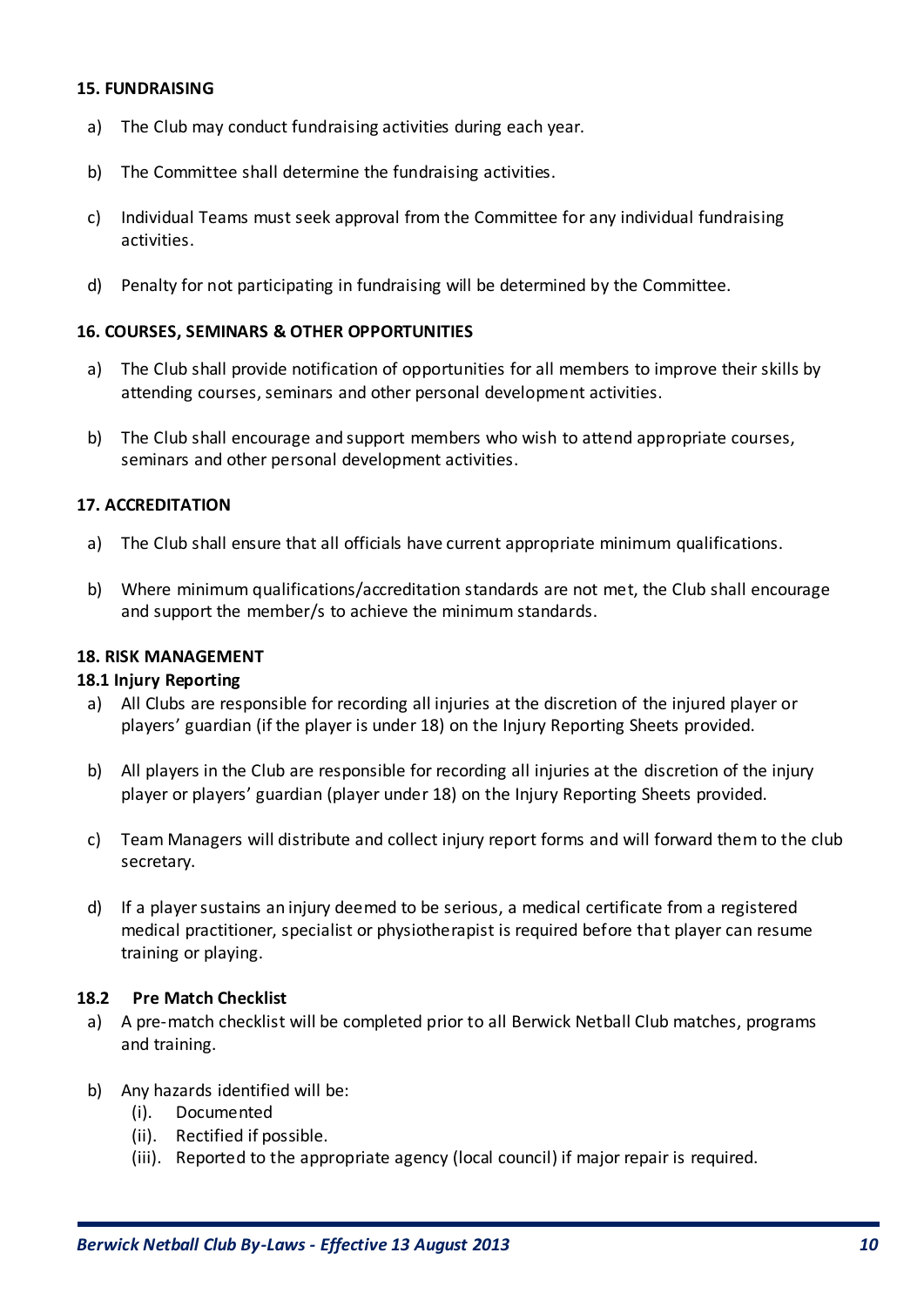# **18.3 Pregnancy**

- a) As per Netball Victoria Infonet RM1 Pregnancy & Netball
- b) The pregnant player is provided with the same personal accident policy that is provided for all registered members of Netball Victoria. However, the player is not covered if the resultant injury is found to be due to the pregnancy. No cover is provided for the unborn baby.
- c) The Club accepts no responsibility for members playing whilst pregnant.

# **18.4 First Aid**

- a) The Club will provide a First Aid Kit complying with Netball Victoria Infonet RM2 First Aid for Netball.
- b) The First Aid Kit will be stored beside the court and all appropriate personnel (court supervisors, umpires and coaches) will have access to it.
- c) A volunteer Equipment Manager will maintain the first aid kit supplies. An inventory is to be completed on a weekly basis.
- d) The Club will have a designated room or area for the treatment of injuries. The room or area should be kept clean and accessible at all times.
- e) The Club will endeavour to have a qualified first aider is present at all competition/training.

#### **18.5 Emergency procedures**

Emergency phone numbers - Ambulance, Doctor, Physiotherapist, Health Clinic and Police and an Emergency Procedure Plan is to be displayed in the First Aid Kit.

#### **18.6 Weather**

In the case of extreme weather conditions, the team officials and/or competition officials will determine whether games proceed or not.

#### **18.7 Blood Policy and Infectious Diseases**

The Club will adopt Netball Victoria Infonet U4 and RM6 relating to blood policy and infectious diseases.

#### **18.8 Pre-participation Screening/ Medical Indemnity**

- a) All personnel involved with the Berwick Netball Club will be required to complete a medical indemnity form.
- b) A designated official will store all forms and bring them to all events.

# **18.9 Responsible Serving of Alcohol in Sporting Clubs**

The Berwick Netball Club will adopt a Responsible Serving of Alcohol Policy as prescribed by the Australian Drug Foundation's Good Sports Accreditation Program.

#### **18.10 SmokeFree**

The Berwick Netball Club will adopt a SmokeFree policy as prescribed by Quit Victoria. This will include indoor venues and outdoor court surroundings.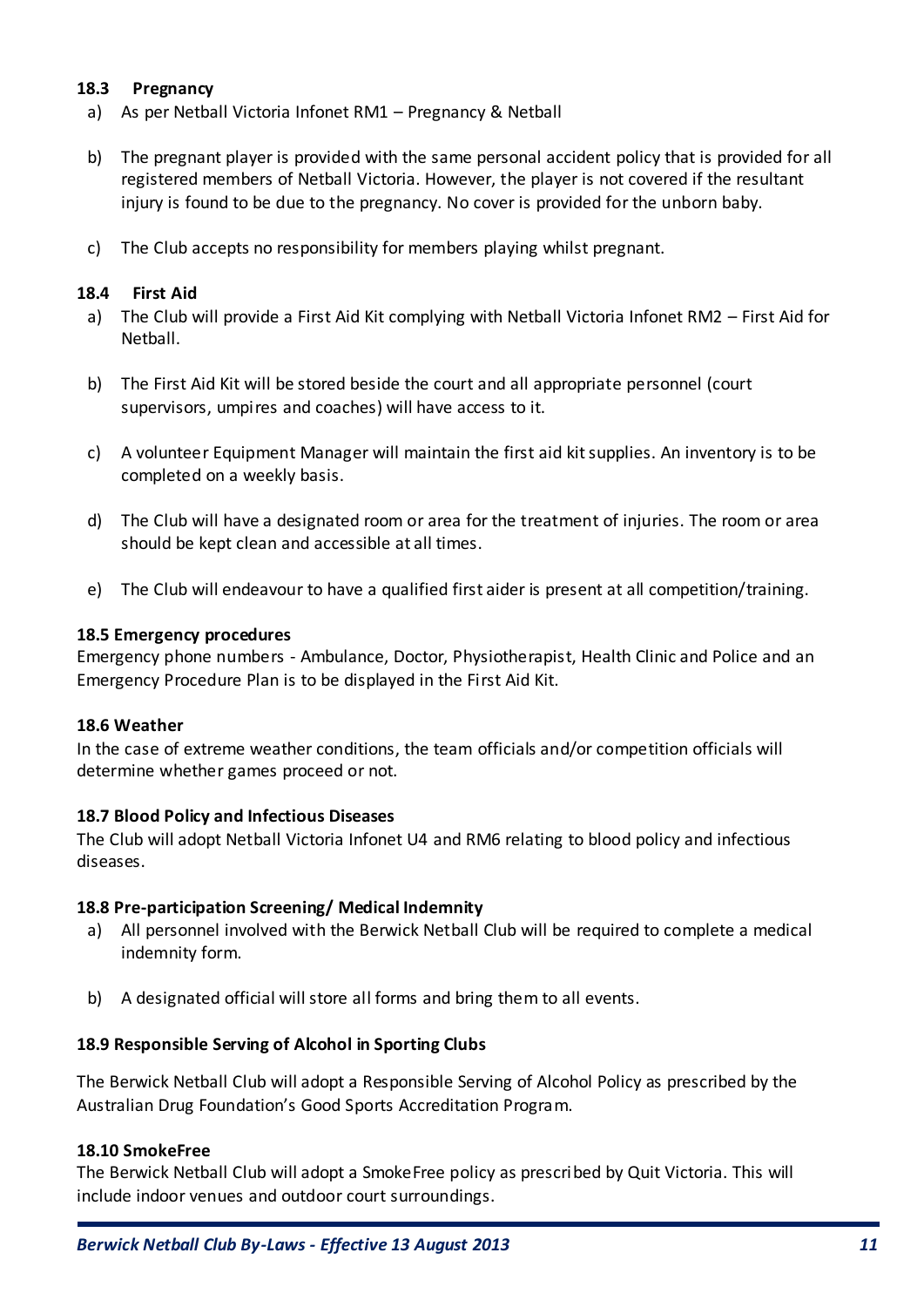# **18.11 Sun Protection**

The Berwick Netball Club will adopt a SunSmart policy as pres cribed by the Cancer Council Victoria. On days where UV rays are expected to be high, players must supply their own sunscreen, a hat and a drink bottle in order to participate.

# **18.12 Codes of Behaviour**

The Berwick Netball Club will adopt Codes of Behaviour as prescribed in the Netball Victoria Member Protection Regulation and the Victorian Code of Conduct for Victorian Sport. By being a member you agree to abide by codes. A copy of these codes are available on the Club's website.

# **18.13 Drug Policy**

The Berwick Netball Club does not support the use of performance enhancing substances and views any such use as detrimental to both the sport of netball and the spirit of the game. The Netball Victoria drug policy, August 1993 as amended from time to time, is implemented and will apply for all Berwick Netball Club competitions.

# **18.14 Working With Children Check**

- a) All members of the Committee and Team Officials are required to obtain a satisfactory status Working with Children Check.
- b) Appointment of these roles will be subject to this satisfactory status. Those who have an unsatisfactory status will be unable to be on the Committee or a Team Official in order for Berwick Netball Club to meet its Member Protection guidelines as prescribed by Netball Victoria.

# **19. DISPUTE RESOLUTION**

- a) The Committee will impose the prescribed penalty or any other penalty to any member that fails to adhere to this By-law.
- b) Official written warnings can be provided by Executive Committee, who will later inform General Committee Members. Two written warnings may be provided, following that, game suspension will be considered. Game suspension will be determined by the Committee (Executive and General).
- c) Any member of a team which does not agree with a penalty or action of the Committee made under this By-law, may advise the Committee within 48 hours of the penalty or decision being made.
- d) The Committee may then:
	- (i). Discuss the issue with the relevant team and make a decision regarding the matter.
	- (ii). The Committee shall inform the party/ies involved of their decision either verbally or in writing; or
	- (iii). have an informal meeting with the relevant party/ies in order to discuss and resolve the dispute.
- e) The Committee's decision is final.